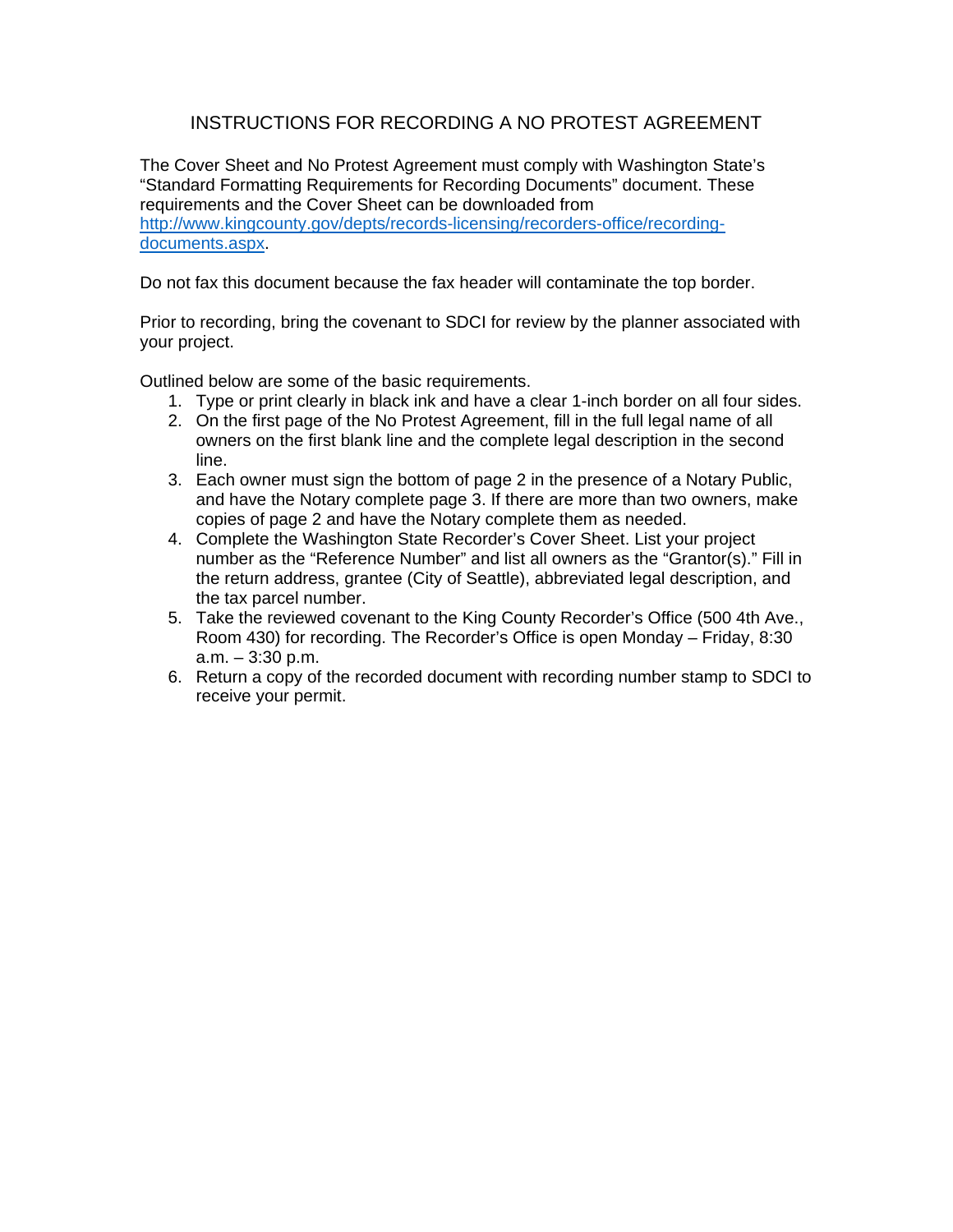## **No Protest Agreement**

## WHEREAS,

Hereinafter referred to as "Owner(s)", owns certain property within the City of Seattle legally described as follows:

WHEREAS, Owner(s) has applied for a permit(s) from the City of Seattle which will require, as a condition of approval of the permit(s), either that certain improvements be made to public rights-of-way or, in lieu of making the improvements, that the Owner(s) execute a covenant consenting to the formation of a local improvement district for the improvement of such rights of way; and

WHEREAS, Owner(s) has agreed to execute a covenant consenting to the formation of such a local improvement district in lieu of completing the improvements to the public rights of way adjacent to Owner's (Owners') property;

NOW THEREFORE, as a condition of issuance of applicable City permit(s) pursuant to Title 23 of the Seattle Municipal Code and in lieu of constructing certain public right-ofway improvements, Owner(s) consent(s) to the formation of a local improvement district, hereafter formed by the City or other property owners for the improvement of the following right(s)-of-way or portions thereof:

| Indicate Rights-of-Way: |
|-------------------------|
|                         |
|                         |
|                         |
|                         |
| Site Address:           |
|                         |
| Project Number:         |
|                         |

Improvements which may be provided include:

The installation of all public facilities required to improve the street or alley to City design standards including grading, drainage, pavement, curb/gutter, sidewalk, streetlights, traffic signals, street trees and other necessary appurtenances. Such street or alley improvements shall not be limited to the half street or alley abutting the property for example, where no permanent street or alley improvements exists, the street or alley improvement shall be extended beyond the centerline a sufficient distance (10 foot minimum) to permit safe movement of traffic.

No Protest Agreement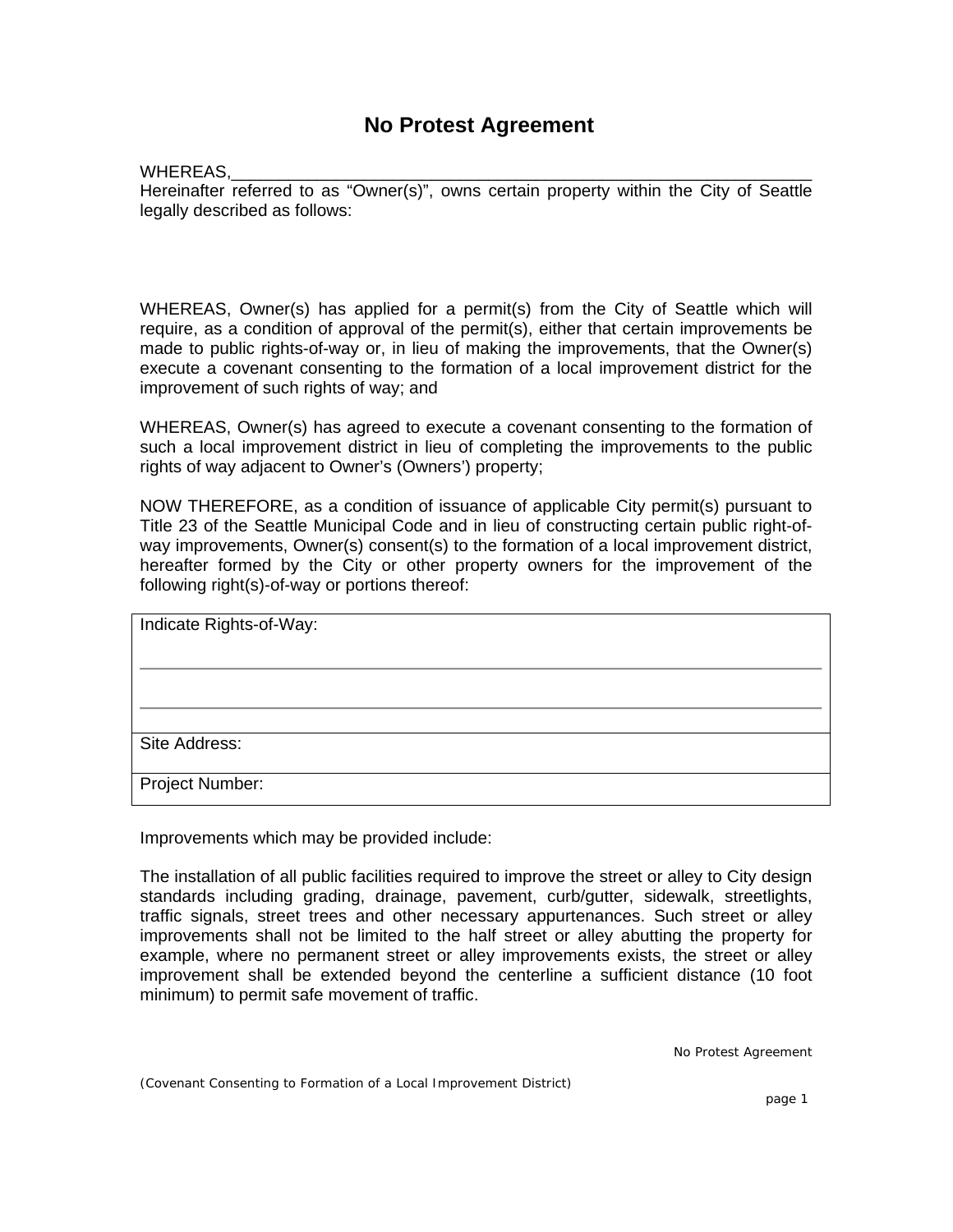Owner(s) specifically waives his or her right to protest formation of a local improvement district under RCW 35.43.180.

This Covenant waives legal protest only to formation of a local improvement district and does not affect Owner's (Owners') rights to comment upon proposed public improvements or object to the owner's individual assessment therefore.

The City shall deliver a signed release of this Covenant to Owner(s) after completion of public improvements as described above and after transmittal of the final assessment roll to King County.

This Covenant shall be a covenant touching, concerning and running with the land and shall be binding on Owner's (Owners') heirs, assigns and successors in interest; however, in no event shall this Covenant be valid and binding after expiration often (10) years after the date of its execution.

\_\_\_\_\_\_\_\_\_\_\_\_\_\_\_\_\_\_\_\_\_\_\_\_\_\_\_\_\_\_\_\_\_\_\_\_\_\_\_\_\_\_\_\_\_\_\_\_\_\_\_\_\_\_\_\_\_\_\_\_\_\_\_\_\_\_\_\_\_\_

\_\_\_\_\_\_\_\_\_\_\_\_\_\_\_\_\_\_\_\_\_\_\_\_\_\_\_\_\_\_\_\_\_\_\_\_\_\_\_\_\_\_\_\_\_\_\_\_\_\_\_\_\_\_\_\_\_\_\_\_\_\_\_\_\_\_\_\_\_\_

\_\_\_\_\_\_\_\_\_\_\_\_\_\_\_\_\_\_\_\_\_\_\_\_\_\_\_\_\_\_\_\_\_\_\_\_\_\_\_\_\_\_\_\_\_\_\_\_\_\_\_\_\_\_\_\_\_\_\_\_\_\_\_\_\_\_\_\_\_\_

\_\_\_\_\_\_\_\_\_\_\_\_\_\_\_\_\_\_\_\_\_\_\_\_\_\_\_\_\_\_\_\_\_\_\_\_\_\_\_\_\_\_\_\_\_\_\_\_\_\_\_\_\_\_\_\_\_\_\_\_\_\_\_\_\_\_\_\_\_\_

|        | IN WITNESS WHEREOF, Owner(s) has hereunto executed this Covenant this |
|--------|-----------------------------------------------------------------------|
| day of |                                                                       |

(Owner)

(Owner)

(Owner)

(Owner)

No Protest Agreement

(Covenant Consenting to Formation of a Local Improvement District)